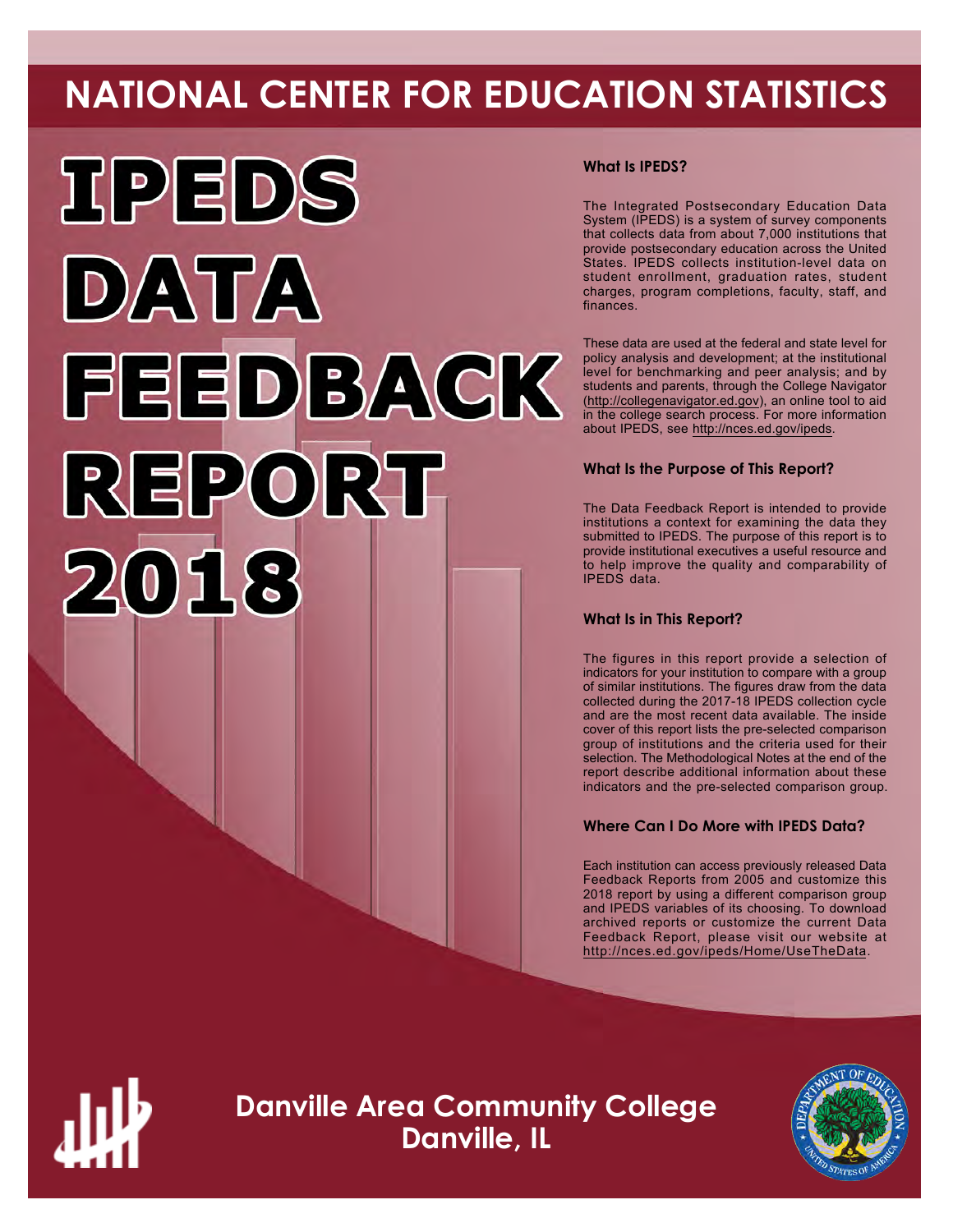# **COMPARISON GROUP**

Comparison group data are included to provide a context for interpreting your institution's statistics. If your institution did not define a custom comparison group for this report by July 13, 2018 NCES selected a comparison group for you. (In this case, the characteristics used to define the comparison group appears below.) The Customize Data Feedback Report functionality on the IPEDS Data Center at this provided link [\(http://nces.ed.gov/ipeds/datacenter/\)](http://nces.ed.gov/ipeds/datacenter/) can be used to reproduce the figures in this report using different peer groups.

The custom comparison group chosen by Danville Area Community College includes the following 10 institutions:

Carl Sandburg College (Galesburg, IL)

- Highland Community College (Freeport, IL)
- John Wood Community College (Quincy, IL)
- Kaskaskia College (Centralia, IL)
- Kishwaukee College (Malta, IL)
- Rend Lake College (Ina, IL)
- Sauk Valley Community College (Dixon, IL)
- Shawnee Community College (Ullin, IL)
- Southeastern Illinois College (Harrisburg, IL)
- Spoon River College (Canton, IL)

#### **The figures in this report have been organized and ordered into the following topic areas:**

| 1) Admissions (only for non-open-admissions schools) | [No charts applicable]                     |                   |
|------------------------------------------------------|--------------------------------------------|-------------------|
| 2) Student Enrollment                                | Fig. 1 and 2                               | Pg.3              |
| 3) Awards                                            | Fig. 3                                     | Pg.3              |
| 4) Charges and Net Price                             | Fig. 4 and $5$                             | Pg. 4             |
| 5) Student Financial Aid                             | Fig. 6, 7, 8 and 9                         | Pg. 4 and 5       |
| 6) Military Benefits*                                | [No charts applicable]                     |                   |
| 7) Retention and Graduation Rates                    | Fig. 10, 11, 12, 13, 14, 15, 16, 17 and 18 | Pg. 5, 6, 7 and 8 |
| 8) Finance                                           | Fig. 19 and 20                             | Pg. 9             |
| 9) Staff                                             | Fig. 21 and 22                             | Pg. 9             |
| 10) Libraries                                        | Fig. 23 and 24                             | Pg. 10            |

\*These figures only appear in customized Data Feedback Reports (DFR), which are available through Use the Data portal on the IPEDS website.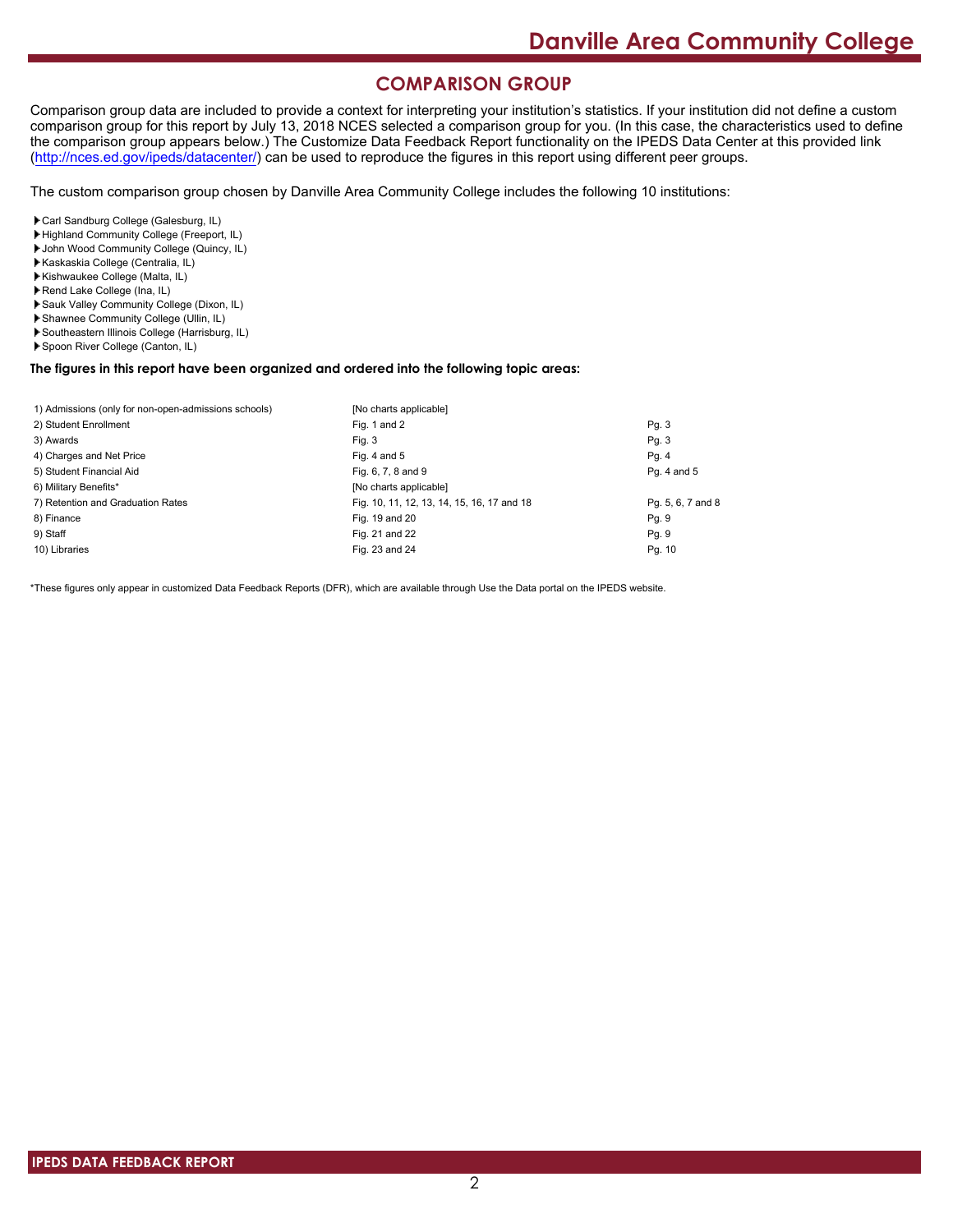



NOTE: For more information about disaggregation of data by race and ethnicity, see the Methodological Notes. Median values for the comparison group will not add to 100%. See "Use of Median Values for Comparison Group" for how median values are determined. N is the number of institutions in the comparison group. SOURCE: U.S. Department of Education, National Center for Education Statistics, Integrated Postsecondary Education Data System (IPEDS): Spring 2018, Fall Enrollment component.

#### **Figure 2. Unduplicated 12-month headcount (2016-17), total FTE enrollment (2016-17), and full- and part-time fall enrollment (Fall 2017)**

# **Figure 3. Number of subbaccalaureate degrees and certificates awarded, by level: 2016-17**



NOTE: For details on calculating full-time equivalent (FTE) enrollment, see Calculating FTE in the Methodological Notes. N is the number of institutions in the comparison group. SOURCE: U.S. Department of Education, National Center for Education Statistics, Integrated Postsecondary Education Data System (IPEDS): Fall 2017, 12-month Enrollment component and Spring 2018, Fall Enrollment component.



**The Your institution Comparison Group Median (N=10)** 

NOTE: N is the number of institutions in the comparison group. SOURCE: U.S. Department of Education, National Center for Education Statistics,

Integrated Postsecondary Education Data System (IPEDS): Fall 2017, Completions component.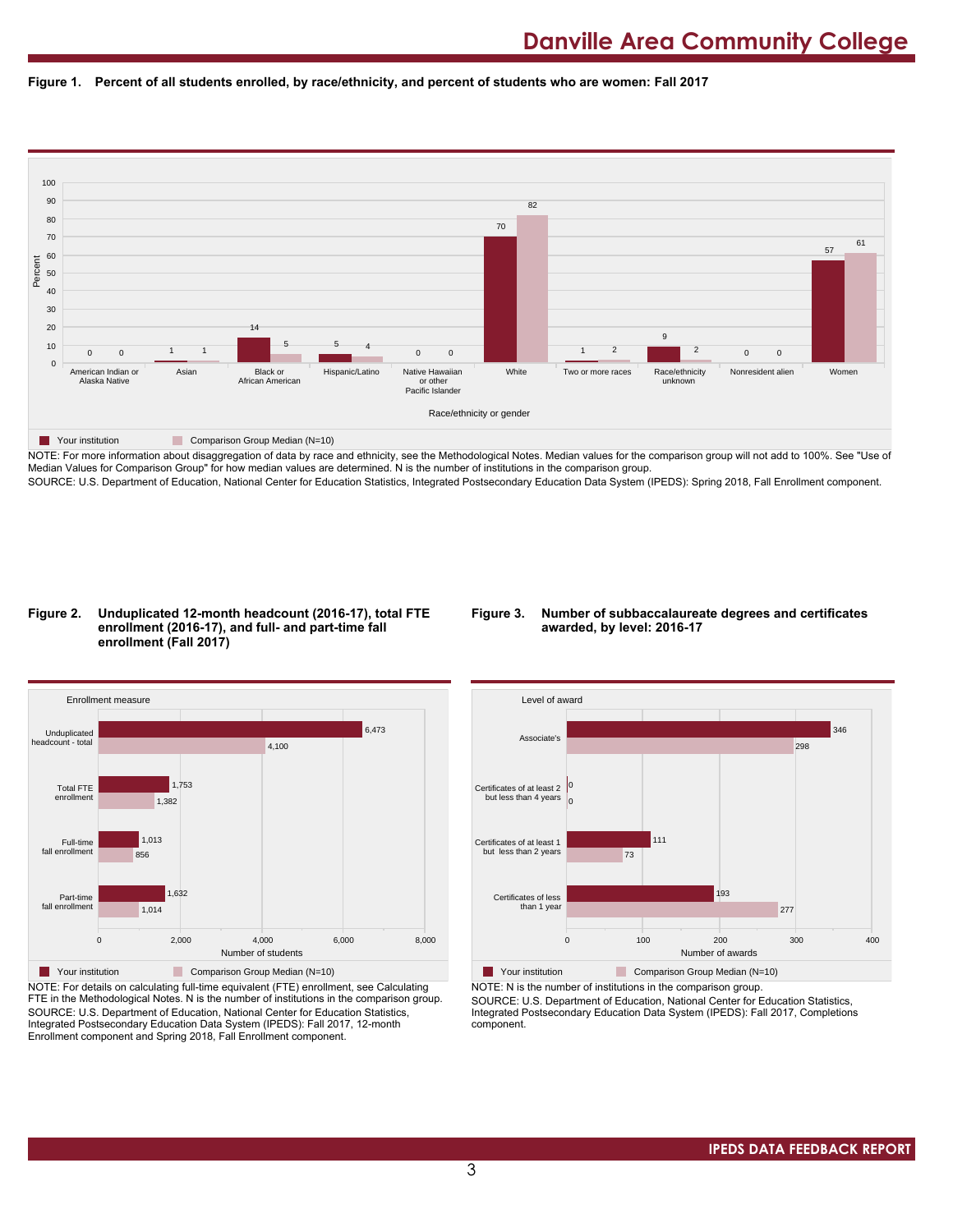**Figure 4. Academic year tuition and required fees for full-time, first-time degree/certificate-seeking undergraduates: 2014-15 to 2017-18**



NOTE: The tuition and required fees shown here are the lowest reported from the categories of in-district, in-state, and out-of-state. N is the number of institutions in the comparison group.

SOURCE: U.S. Department of Education, National Center for Education Statistics, Integrated Postsecondary Education Data System (IPEDS): Fall 2017, Institutional Characteristics component.

**Figure 6. Percent of full-time, first-time degree/certificate-seeking undergraduate students who were awarded grant or scholarship aid from the federal government, state/local government, or the institution, or loans, by type of aid: 2016-17**



NOTE: Any grant aid above includes grant or scholarship aid awarded from the federal government, state/local government, or the institution. Federal grants includes Pell grants and other federal grants. Any loans includes federal loans and other loans awarded to students. For details on how students are counted for financial aid reporting, see Cohort Determination in the Methodological Notes. N is the number of institutions in the comparison group.

SOURCE: U.S. Department of Education, National Center for Education Statistics, Integrated Postsecondary Education Data System (IPEDS): Winter 2017-18, Student Financial Aid component.





NOTE: Average net price is for full-time, first-time degree/certificate-seeking undergraduate students and is generated by subtracting the average amount of federal, state/local government, and institutional grant and scholarship awarded aid from the total cost of attendance. Total cost of attendance is the sum of published tuition and required fees, books and supplies, and the average room and board and other expenses. For details, see the Methodological Notes. N is the number of institutions in the comparison group.

SOURCE: U.S. Department of Education, National Center for Education Statistics, Integrated Postsecondary Education Data System (IPEDS): Fall 2017, Institutional Characteristics component and Winter 2017-18, Student Financial Aid component.





**The Your institution** Comparison Group Median

NOTE: Any grant aid above includes grant or scholarship aid awarded from the federal government, state/local government, or the institution. Federal grants includes Pell grants and other federal grants. Any loans includes federal loans and other loans awarded to students. Average amounts of aid were calculated by dividing the total aid awarded by the total number of recipients in each institution. N is the number of institutions in the comparison group.

SOURCE: U.S. Department of Education, National Center for Education Statistics, Integrated Postsecondary Education Data System (IPEDS): Winter 2017-18, Student Financial Aid component.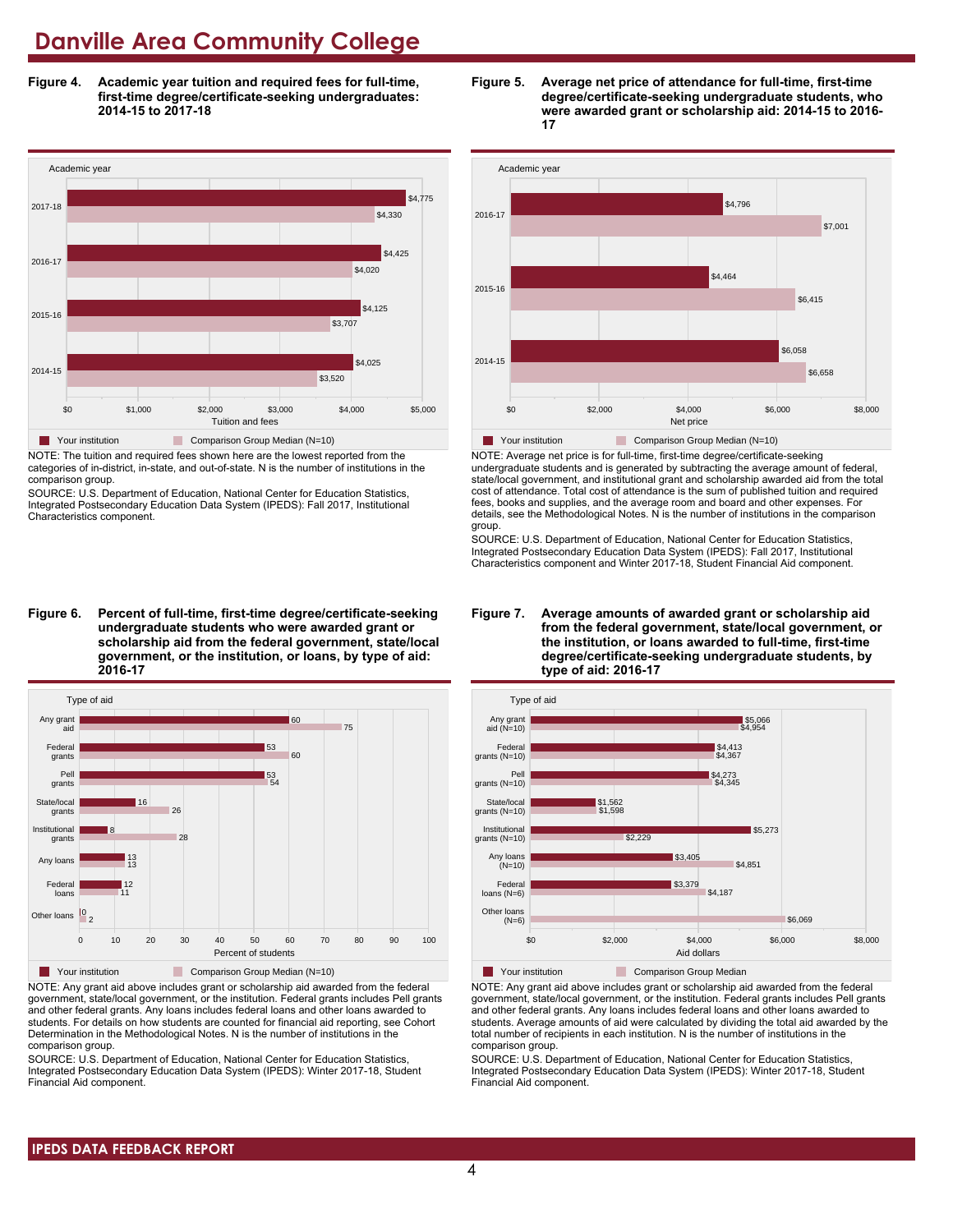**Figure 8. Percent of all undergraduates awarded aid, by type of aid: 2016-17**

**Figure 9. Average amount of aid awarded to all undergraduates, by type of aid: 2016-17**



NOTE: Any grant aid above includes grant or scholarship aid awarded from the federal government, state/local government, the institution, or other sources. Federal loans includes only federal loans awarded to students. N is the number of institutions in the comparison group.

SOURCE: U.S. Department of Education, National Center for Education Statistics, Integrated Postsecondary Education Data System (IPEDS): Winter 2017-18, Student Financial Aid component.



NOTE: Any grant aid above includes grant or scholarship aid from the federal government, state/local government, the institution, or other sources. Federal loans includes federal loans to students. Average amounts of aid were calculated by dividing the total aid awarded by the total number of recipients in each institution. N is the number of institutions in the comparison group.

SOURCE: U.S. Department of Education, National Center for Education Statistics, Integrated Postsecondary Education Data System (IPEDS): Winter 2017-18, Student Financial Aid component.

#### **Figure 10. Retention rates of full-time, first-time degree/certificate seeking students: Fall 2016 cohort**



NOTE: Retention rates are measured from the fall of first enrollment to the following fall. Academic reporting institutions report retention data as of the institution's official fall reporting date or as of October 15, 2016. Program reporters determine the cohort with enrollment any time between August 1-October 31, 2016 and retention based on August 1, 2017. For more details, see the Methodological Notes. N is the number of institutions in the comparison group.

SOURCE: U.S. Department of Education, National Center for Education Statistics, Integrated Postsecondary Education Data System (IPEDS): Spring 2018, Fall Enrollment component.

#### **Figure 11. Graduation and transfer-out rates of full-time, first-time degree/certificate-seeking undergraduates within 150% of normal time to program completion: 2014 cohort**



NOTE: Graduation rate cohort includes all full-time, first-time degree/certificate-seeking undergraduate students. Graduation and transfer-out rates are the Student Right-to-Know rates. Only institutions with mission to prepare students to transfer are required to report transfer out. For more details, see the Methodological Notes. N is the number of institutions in the comparison group.

SOURCE: U.S. Department of Education, National Center for Education Statistics, Integrated Postsecondary Education Data System (IPEDS): Winter 2017-18, Graduation Rates component.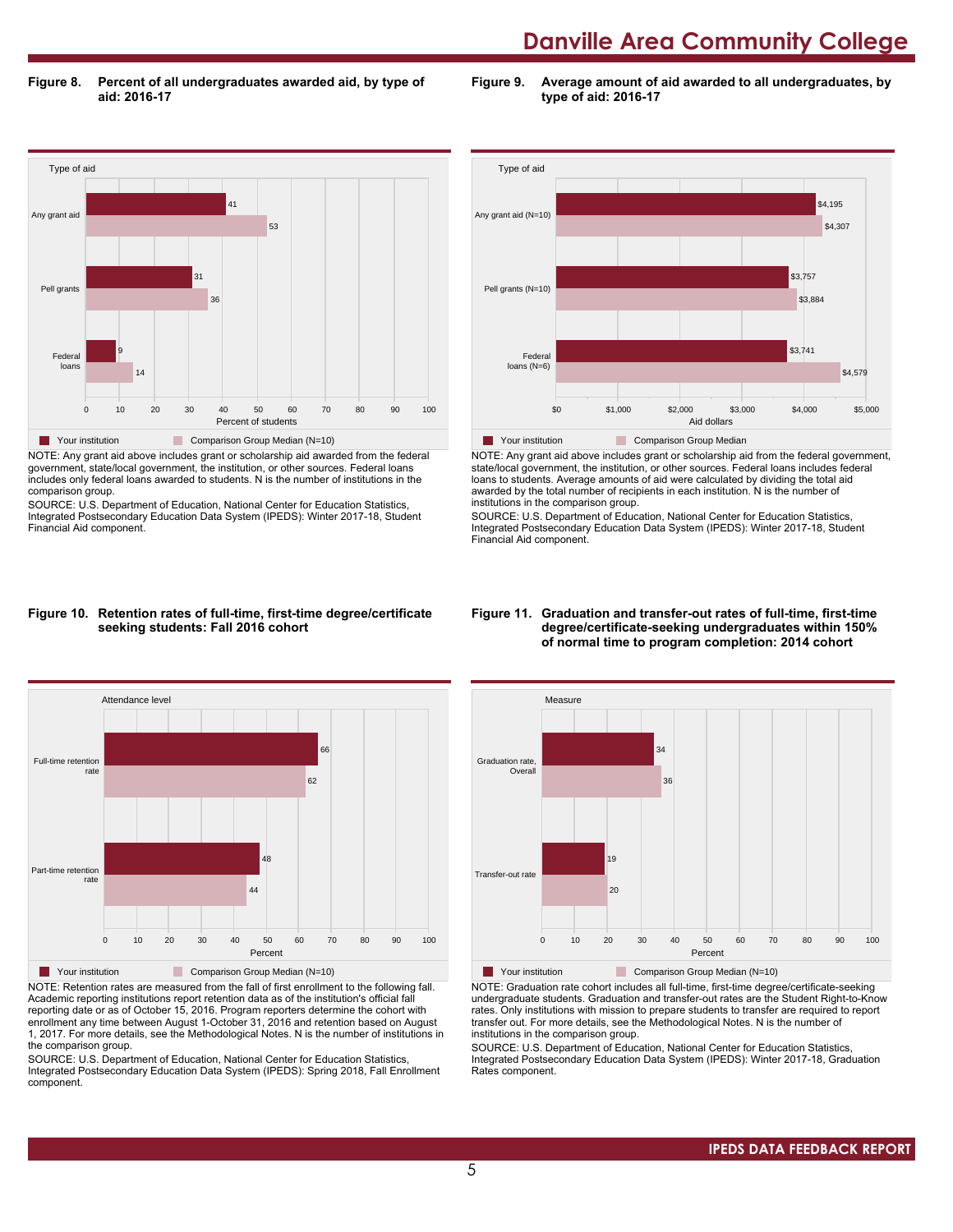**Figure 12. Graduation rates of full-time, first-time degree/certificate-seeking undergraduates within 150% of normal time to program completion, by race/ethnicity: 2014 cohort**



**Table Your institution Comparison Group Median** 

NOTE: For more information about disaggregation of data by race and ethnicity, see the Methodological Notes. The graduation rates are the Student Right-to-Know (SRK) rates. Median values for the comparison group will not add to 100%. N is the number of institutions in the comparison group. Medians are not reported for comparison groups with less than three values.

SOURCE: U.S. Department of Education, National Center for Education Statistics, Integrated Postsecondary Education Data System (IPEDS): Winter 2017-18, Graduation Rates component.

#### **Figure 13. Graduation rates of full-time, first-time degree/certificateseeking undergraduates within 150% of normal time to program completion, by financial aid type: 2014 cohort**

#### **Figure 14. Graduation rates of full-time, first-time degree/certificateseeking undergraduates within normal time, and 150% and 200% of normal time to completion: 2013 cohort**



NOTE: Graduation rate cohort includes all full-time, first-time degree/certificate-seeking undergraduate students. Data were collected on those students, who at entry of the cohort, were awarded a Pell Grant and students who were awarded a Subsidized Stafford loan, but did not receive a Pell Grant. Graduation rates are the Student Right-to-Know rates. Only institutions with mission to prepare students to transfer are required to report transfer out. For more details, see the Methodological Notes. N is the number of institutions in the comparison group.

SOURCE: U.S. Department of Education, National Center for Education Statistics, Integrated Postsecondary Education Data System (IPEDS): Winter 2017-18, Graduation Rates component.



Your institution Comparison Group Median (N=10) NOTE: The 150% graduation rate is the Student Right-to-Know (SRK) rates; the Normal time and 200% rates are calculated using the same methodology. For details, see the Methodological Notes. N is the number of institutions in the comparison group. SOURCE: U.S. Department of Education, National Center for Education Statistics, Integrated Postsecondary Education Data System (IPEDS): Winter 2017-18, 200% Graduation Rates component.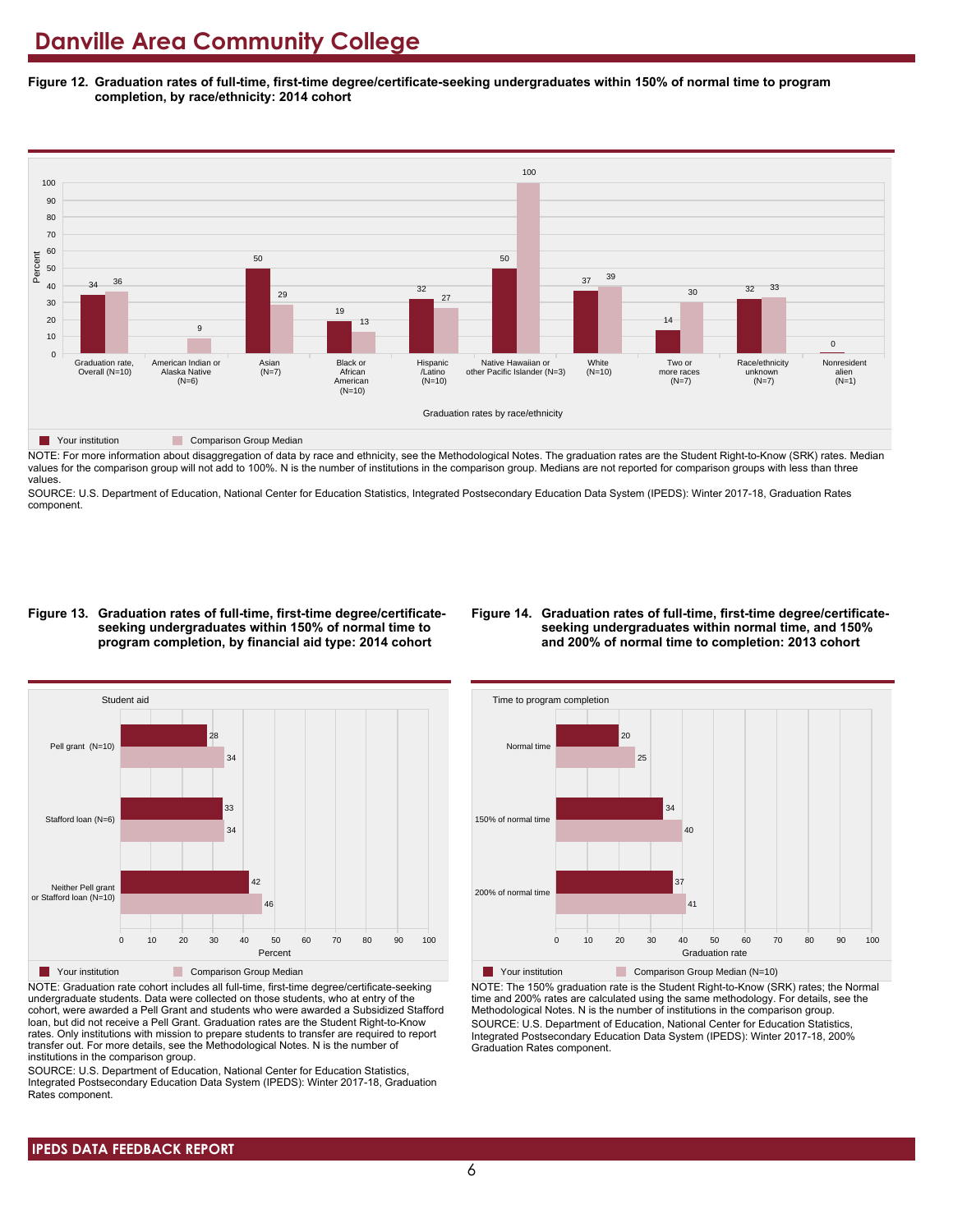#### **Figure 15. Award and enrollment rates of first-time, full-time, degree/certificate-seeking undergraduates after 8 years of entry, by Pell status, 2009-10 cohort**



NOTE: Award measures are based on the highest award received after 8 years of entry and enrollment measures are based on student who did not received an award after 8 years of entry. Student cohorts (i.e., First-time, full-time; First-time, part-time; Non-first-time, full-time; and Non-first-time, part-time) are degree/certificate-seeking undergraduate students who entered the institution between July 1, 2009-June 30, 2010. Pell recipients are students with demonstrated financial need. For more details, see the Methodological Notes. N is the number of institutions in the comparison group.

SOURCE: U.S. Department of Education, National Center for Education Statistics, Integrated Postsecondary Education Data System (IPEDS): Winter 2017-18, Outcome Measures component.

#### **Figure 16. Award and enrollment rates of first-time, part-time, degree/certificate-seeking undergraduates after 8 years of entry, by Pell status, 2009-10 cohort**



NOTE: Award measures are based on the highest award received after 8 years of entry and enrollment measures are based on student who did not received an award after 8 years of entry. Student cohorts (i.e., First-time, full-time; First-time, part-time; Non-first-time, full-time; and Non-first-time, part-time) are degree/certificate-seeking undergraduate students who entered the institution between July 1, 2009-June 30, 2010. Pell recipients are students with demonstrated financial need. For more details, see the Methodological Notes. N is the number of institutions in the comparison group.

SOURCE: U.S. Department of Education, National Center for Education Statistics, Integrated Postsecondary Education Data System (IPEDS): Winter 2017-18, Outcome Measures component.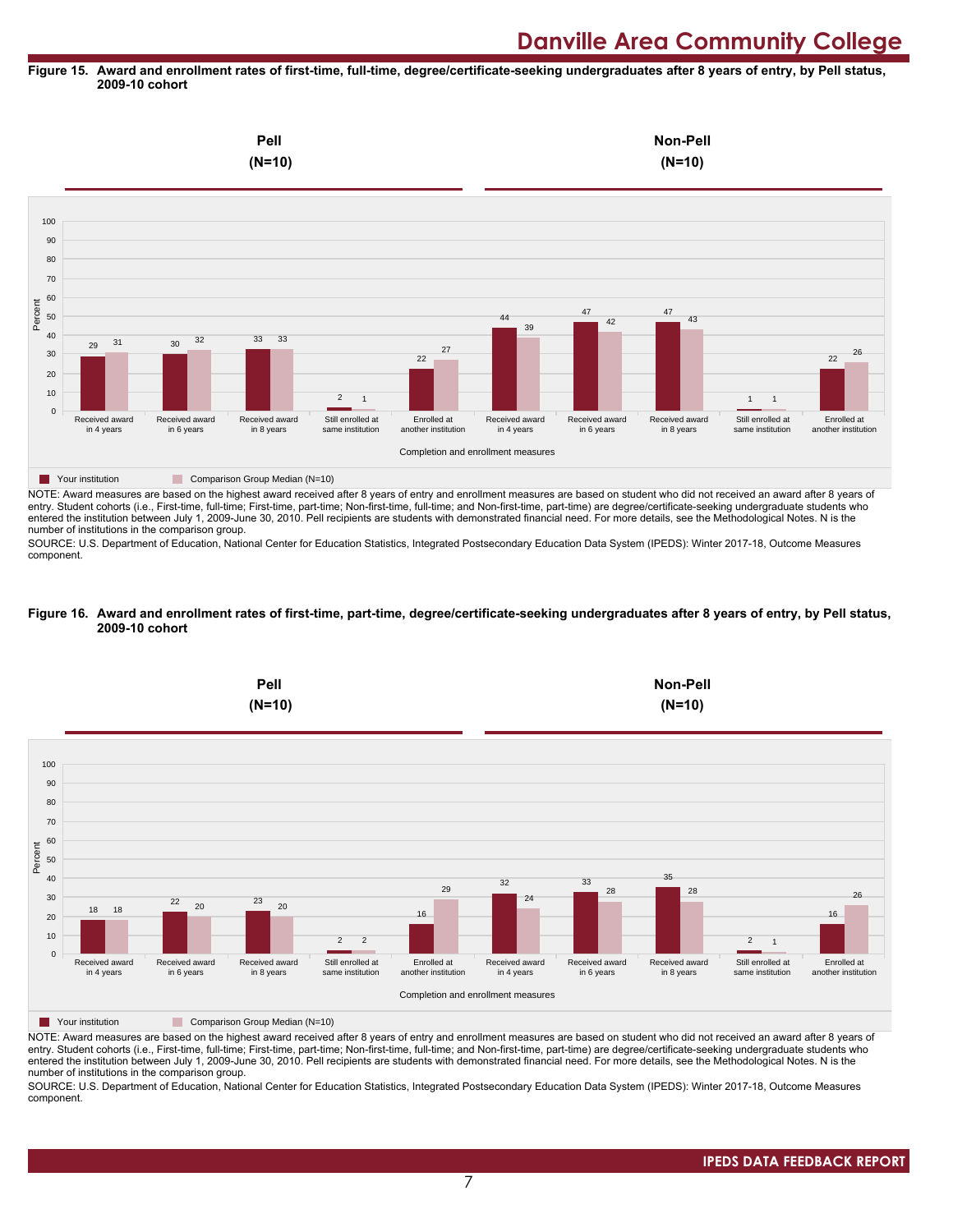**Figure 17. Award and enrollment rates of non-first-time, full-time, degree/certificate-seeking undergraduates after 8 years of entry, by Pell status, 2009-10 cohort**



NOTE: Award measures are based on the highest award received after 8 years of entry and enrollment measures are based on student who did not received an award after 8 years of entry. Student cohorts (i.e., First-time, full-time; First-time, part-time; Non-first-time, full-time; and Non-first-time, part-time) are degree/certificate-seeking undergraduate students who entered the institution between July 1, 2009-June 30, 2010. Pell recipients are students with demonstrated financial need. For more details, see the Methodological Notes. N is the number of institutions in the comparison group.

SOURCE: U.S. Department of Education, National Center for Education Statistics, Integrated Postsecondary Education Data System (IPEDS): Winter 2017-18, Outcome Measures component.

#### **Figure 18. Award and enrollment rates of non-first-time, part-time, degree/certificate-seeking undergraduates after 8 years of entry, by Pell status, 2009-10 cohort**



NOTE: Award measures are based on the highest award received after 8 years of entry and enrollment measures are based on student who did not received an award after 8 years of entry. Student cohorts (i.e., First-time, full-time; First-time, part-time; Non-first-time, full-time; and Non-first-time, part-time) are degree/certificate-seeking undergraduate students who entered the institution between July 1, 2009-June 30, 2010. Pell recipients are students with demonstrated financial need. For more details, see the Methodological Notes. N is the number of institutions in the comparison group.

SOURCE: U.S. Department of Education, National Center for Education Statistics, Integrated Postsecondary Education Data System (IPEDS): Winter 2017-18, Outcome Measures component.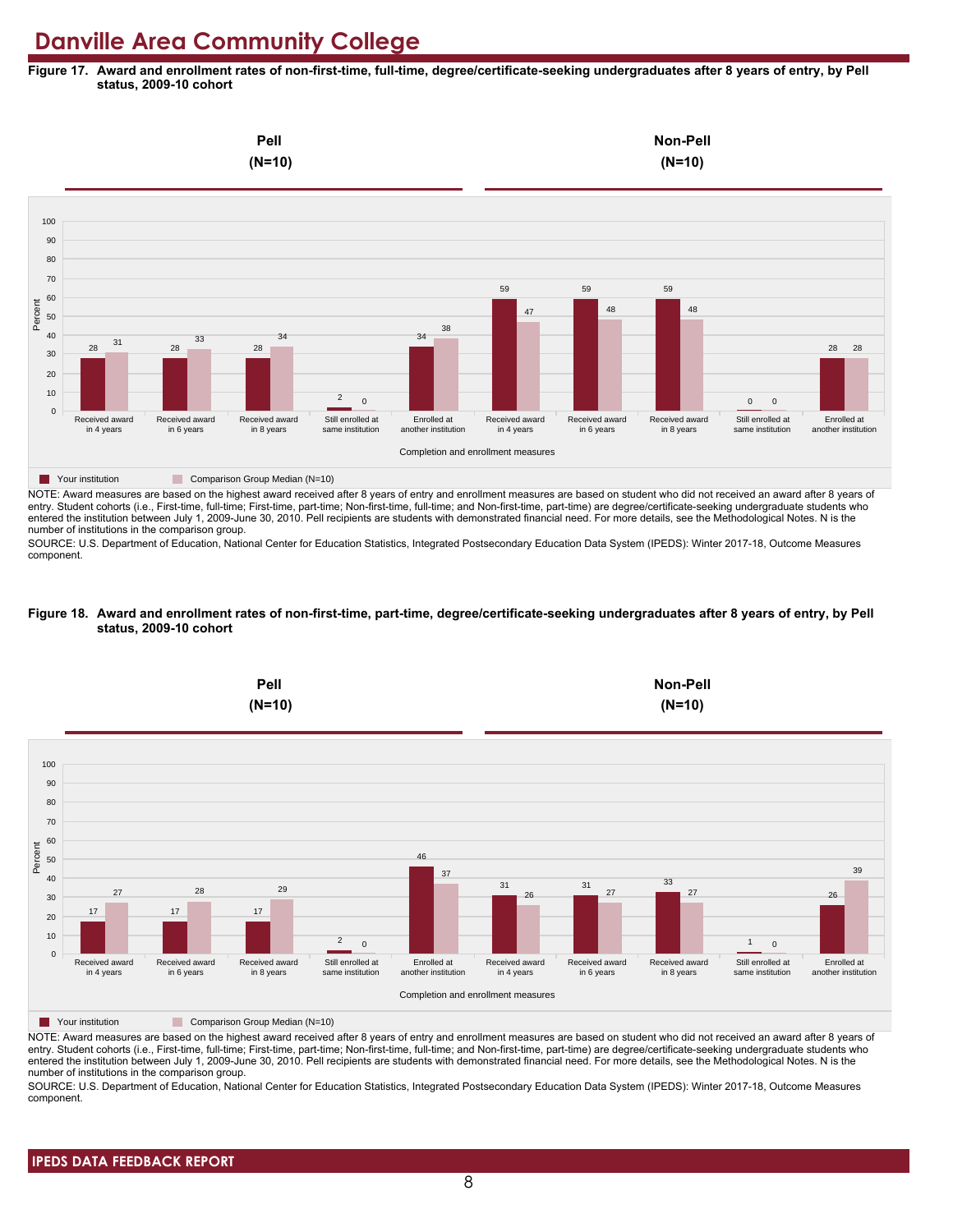**Figure 19. Percent distribution of core revenues, by source: Fiscal year 2017**

**Figure 20. Core expenses per FTE enrollment, by function: Fiscal year 2017**



NOTE: The comparison group median is based on those members of the comparison group that report finance data using the same accounting standards as the comparison institution. For more information, see the Methodological Notes. N is the number of institutions in the comparison group.

SOURCE: U.S. Department of Education, National Center for Education Statistics, Integrated Postsecondary Education Data System (IPEDS): Spring 2018, Finance component.



NOTE: Expenses per full-time equivalent (FTE) enrollment, particularly instruction, may be inflated because finance data includes all core expenses while FTE reflects credit activity only. For details on calculating FTE enrollment and a detailed definition of core expenses, see the Methodological Notes. N is the number of institutions in the comparison group. SOURCE: U.S. Department of Education, National Center for Education Statistics, Integrated Postsecondary Education Data System (IPEDS): Fall 2017, 12-month Enrollment component and Spring 2018, Finance component.

#### **Figure 21. Full-time equivalent staff, by occupational category: Fall 2017**



NOTE: Graduate assistants are not included. For calculation details, see the Methodological Notes. N is the number of institutions in the comparison group. SOURCE: U.S. Department of Education, National Center for Education Statistics, Integrated Postsecondary Education Data System (IPEDS): Spring 2018, Human Resources component.

#### **Figure 22. Average salaries of full-time instructional non-medical staff equated to 9-months worked, by academic rank: Academic year 2017-18**



**The Your institution Comparison Group Median** NOTE: See Methodology Notes for more details on average salary. N is the number of institutions in the comparison group. Medians are not reported for comparison groups with

less than three values. SOURCE: U.S. Department of Education, National Center for Education Statistics,

Integrated Postsecondary Education Data System (IPEDS): Spring 2018, Human Resources component.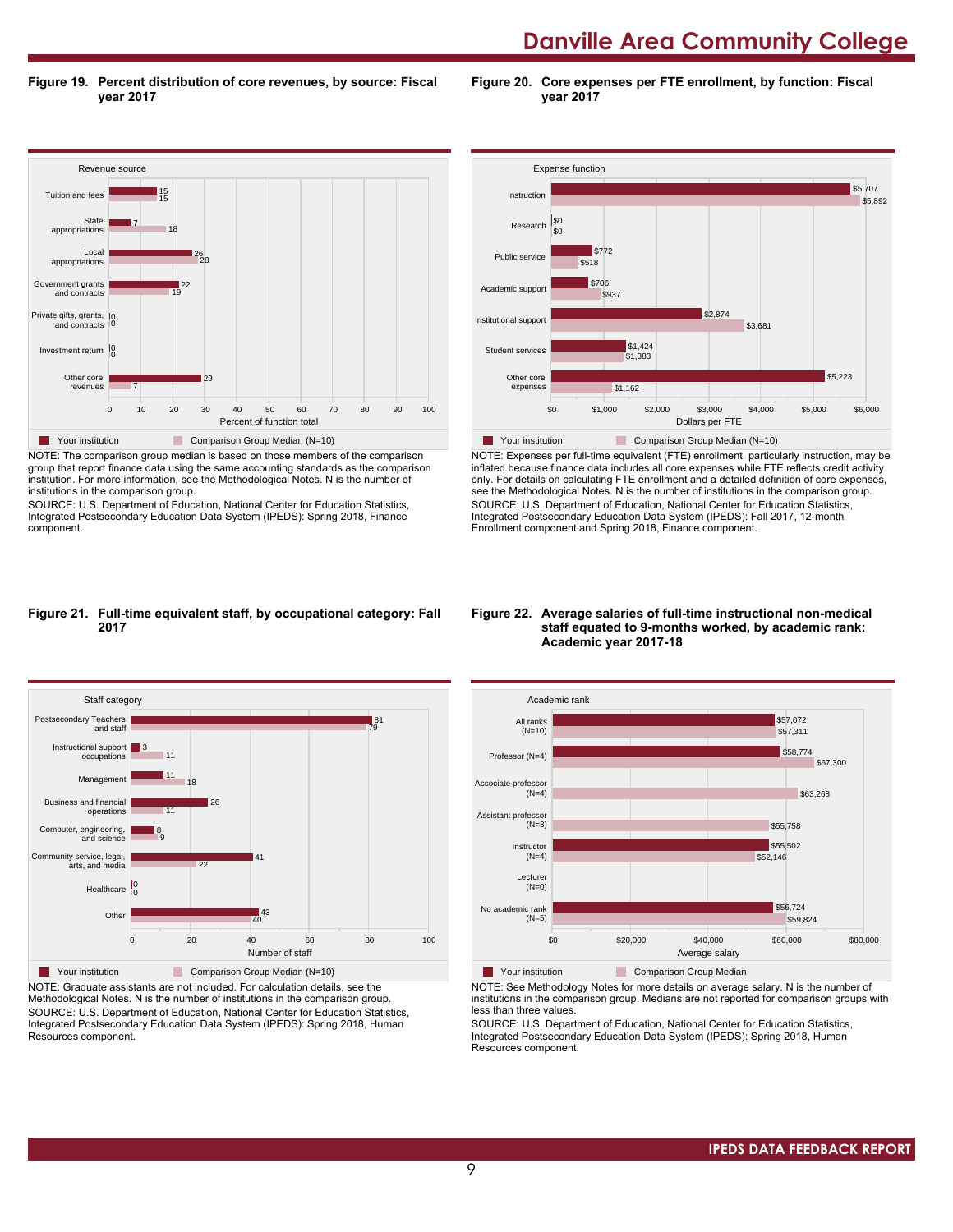**Figure 23. Percent distribution of library collection, by material type: Fiscal Year 2017**

#### **Figure 24. Percent distribution of library expenses, by function: Fiscal Year 2017**



SOURCE: U.S. Department of Education, National Center for Education Statistics, Integrated Postsecondary Education Data System (IPEDS): Spring 2018, Academic Libraries component.



SOURCE: U.S. Department of Education, National Center for Education Statistics, Integrated Postsecondary Education Data System (IPEDS): Spring 2018, Academic Libraries component.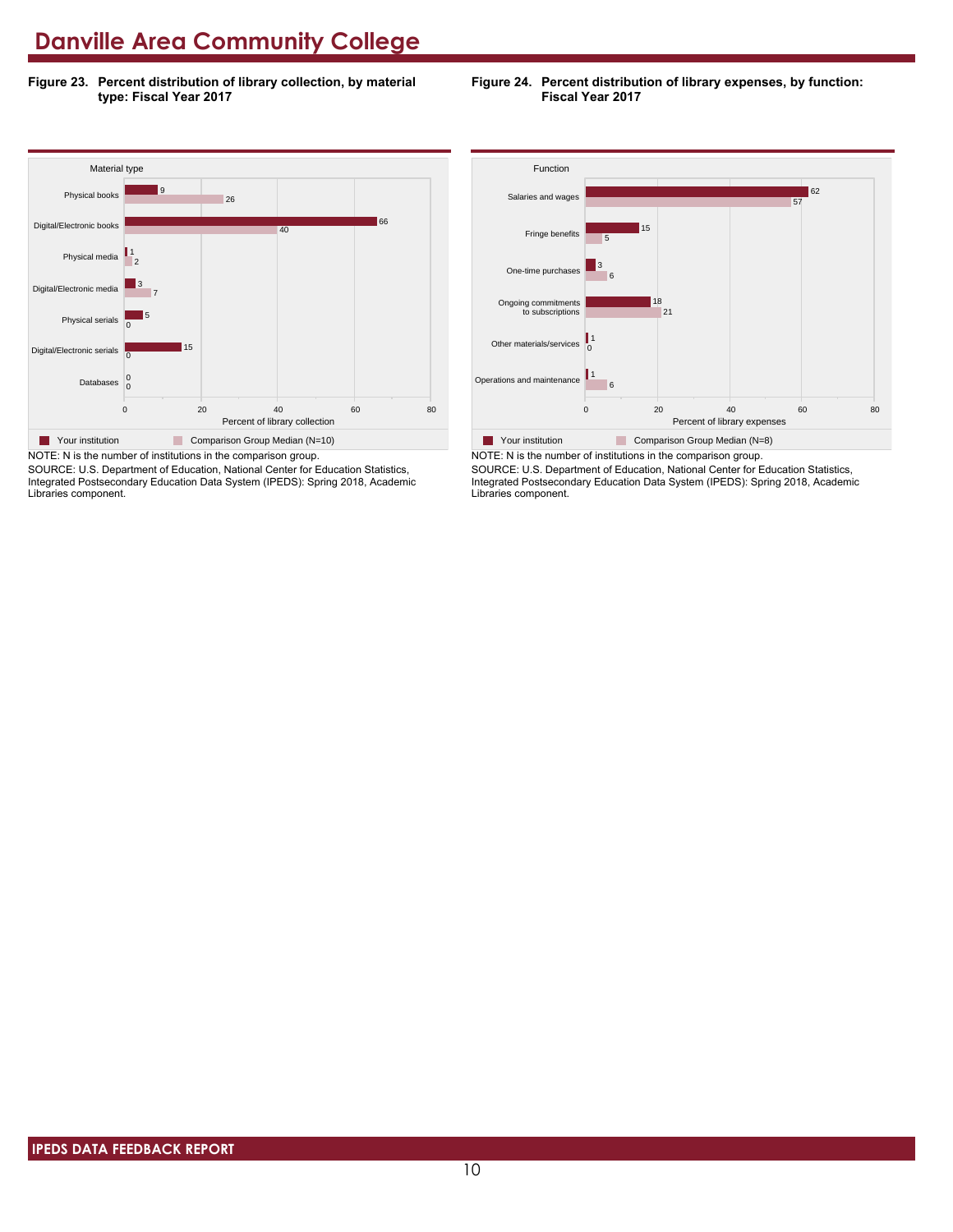# **METHODOLOGICAL NOTES**

# **Overview**

This report is based on data supplied by institutions to IPEDS during 2017-18 data collection year. Response rates exceeded 99% for most surveys. IPEDS First Look reports at <http://nces.ed.gov/pubsearch/getpubcats.asp?sid=010> provide some information on aggregate institutional responses.

# **Use of Median Values for Comparison Group**

This report compares your institution's data to the median value for the comparison group for each statistic shown in the figure. If more than one statistic is present in a figure, the median values are determined separately for each indicator or statistic. Medians are not displayed for comparison groups with fewer than three values. Where percentage distributions are presented, median values may not add to 100%. To access all the data used to create the figures included in this report, go to 'Use the Data' portal on the IPEDS website at this provided link (<http://nces.ed.gov/ipeds>).

# **Missing Statistics**

If a statistic is not reported for your institution, the omission indicates that the statistic is not relevant to your institution and the data were not collected. Not all notes may be applicable to your report.

### **Use of Imputed Data**

All IPEDS data are subject to imputation for total (institutional) and partial (item) nonresponse. If necessary, imputed values were used to prepare your report.

# **Data Confidentiality**

IPEDS data are not collected under a pledge of confidentiality.

# **Disaggregation of Data by Race/Ethnicity**

When applicable, some statistics are disaggregated by race/ethnicity. Data disaggregated by race/ethnicity have been reported using the 1997 Office of Management and Budget categories. Detailed information about the race/ethnicity categories can be found at <https://nces.ed.gov/ipeds/Section/Resources>.

### **Cohort Determination for Reporting Student Financial Aid, Graduation Rates, and Outcome Measures**

Student cohorts for reporting Student Financial Aid and Graduation Rates data are based on the reporting type of the institution. For institutions that report based on an academic year (those operating on standard academic terms), student counts and cohorts are based on fall term data. Student counts and cohorts for program reporters (those that do not operate on standard academic terms) are based on unduplicated counts of students enrolled during a full 12-month period.

Student cohorts for reporting Outcome Measures are based on a full-year cohort from July 1-June 30 for all degree-granting institutions.

# **DESCRIPTION OF STATISTICS USED IN THE FIGURES**

#### **Admissions (only for non-open-admissions schools)**

#### *Admissions and Test Score Data*

Admissions and test score data are presented only for institutions that do not have an open admission policy, and apply to first-time, degree/certificate-seeking undergraduate students only. Applicants include only those students who fulfilled all requirements for consideration for admission and who were notified of one of the following actions: admission, non-admission, placement on a wait list, or application withdrawn (by applicant or institution). Admitted applicants (admissions) include wait-listed students who were subsequently offered admission. Early decision, early action, and students who began studies during the summer prior to the fall reporting period are included. For customized Data Feedback Reports, test scores are presented only if scores are required for admission.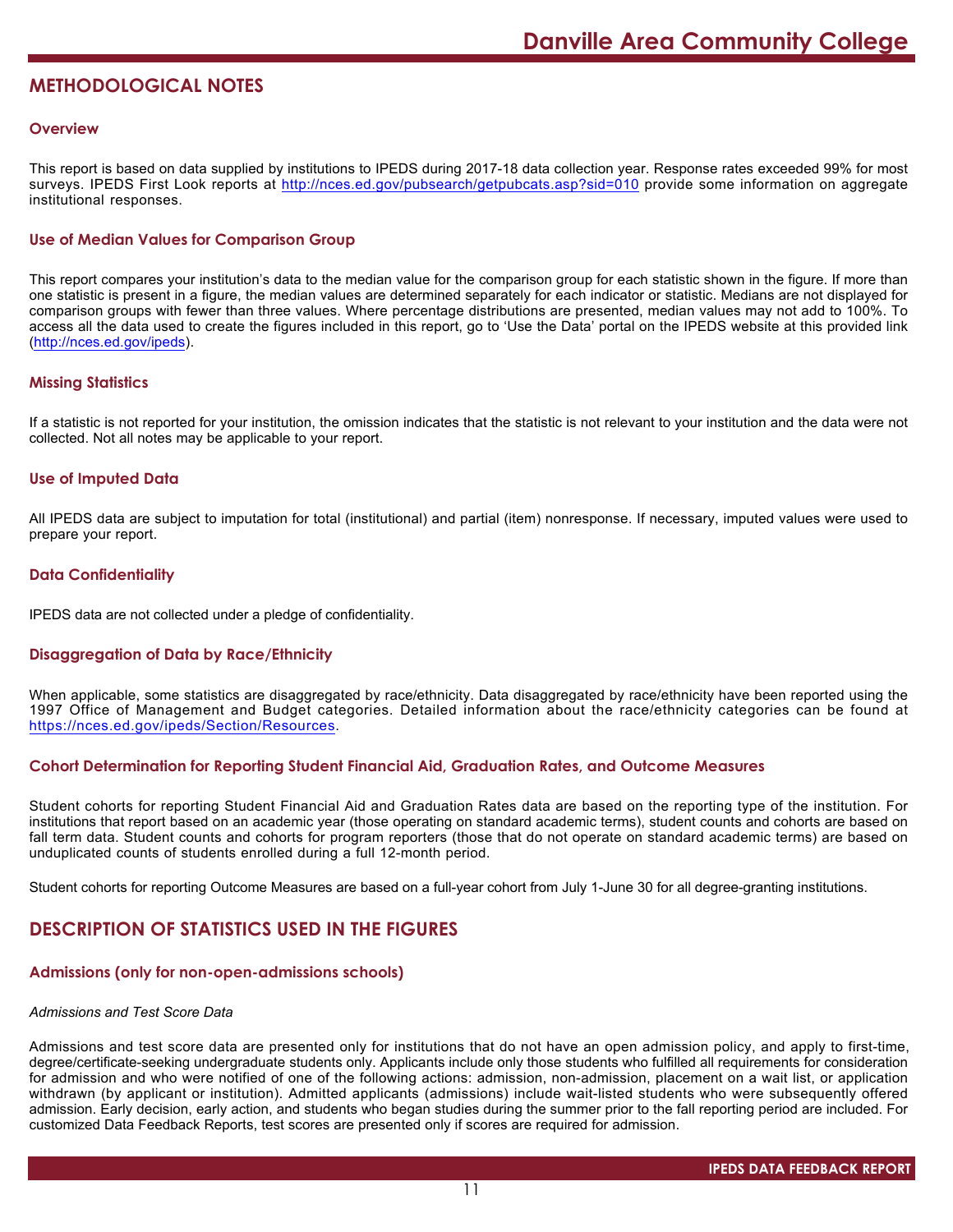# **Student Enrollment**

# *FTE Enrollment*

The full-time equivalent (FTE) enrollment used in this report is the sum of the institution's FTE undergraduate enrollment and FTE graduate enrollment (as calculated from or reported on the 12-month Enrollment component). Undergraduate and graduate FTE are estimated using 12-month instructional activity (credit and/or contact hours). See "Calculation of FTE Students (using instructional activity)" in the IPEDS Glossary at <https://surveys.nces.ed.gov/ipeds/VisGlossaryAll.aspx>.

# *Total Entering Undergraduate Students*

Total entering students are students at the undergraduate level, both full- and part-time, new to the institution in the fall term (or the prior summer term who returned in the fall). This includes all first-time undergraduate students, students transferring into the institution at the undergraduate level, and non-degree/certificate-seeking undergraduates entering in the fall. Only degree-granting, academic year reporting institutions provide total entering student data.

# **Charges and Net Price**

### *Average Institutional Net Price*

Average net price is calculated for full-time, first-time degree/certificate-seeking undergraduates who were awarded grant or scholarship aid from the federal government, state/local government, or the institution anytime during the full aid year. For public institutions, this includes only students who paid the in-state or in-district tuition rate. Other sources of grant aid are excluded. Average net price is generated by subtracting the average amount of federal, state/local government, and institutional grant and scholarship aid from the total cost of attendance. Total cost of attendance is the sum of published tuition and required fees, books and supplies, and the average room and board and other expenses.

For the purpose of the IPEDS reporting, aid awarded refers to financial aid that was awarded to, and accepted by, a student. This amount may differ from the aid amount that is disbursed to a student.

# **Retention, Graduation Rates, and Outcome Measures**

# *Retention Rates*

Retention rates are measures at which students persist in their educational program at an institution, expressed as a percentage. For fouryear institutions, this is the percentage of first-time bachelors (or equivalent) degree-seeking undergraduates from the previous fall who are again enrolled in the current fall. For all other institutions this is the percentage of first-time degree/certificate-seeking students from the previous fall who either re-enrolled or successfully completed their program by the current fall. The full-time retention rate is calculated using the percentage of full-time, first-time degree/certificate-seeking undergraduates, while the part-time rate is calculated using the percentage of part-time, first-time degree/certificate-seeking undergraduates.

# *Graduation Rates and Transfer-out Rate*

Graduation rates are those developed to satisfy the requirements of the Student Right-to-Know Act and Higher Education Act, as amended, and are defined as the total number of individuals from a given cohort of full-time, first-time degree/certificate-seeking undergraduates who completed a degree or certificate within a given percent of normal time to complete all requirements of the degree or certificate program; divided by the total number of students in the cohort of full-time, first-time degree/certificate-seeking undergraduates minus any allowable exclusions. Institutions are permitted to exclude from the cohort students who died or were totally and permanently disabled; those who left school to serve in the armed forces or were called up to active duty; those who left to serve with a foreign aid service of the federal government, such as the Peace Corps; and those who left to serve on an official church mission.

A further extension of the traditional Graduation Rates (GR) component which carries forward 100% and 150% graduation rates data previously reported in the GR component is the Graduation Rates 200% (GR200) component, which request information on any additional completers and exclusions from the cohort between 151% and 200% normal time for students to complete all requirements of their program of study.

Transfer-out rate is the total number of students from the cohort who are known to have transferred out of the reporting institution (without earning a degree/award) and subsequently re-enrolled at another institution within the same time period; divided by the same adjusted cohort (initial cohort minus allowable exclusions) as described above. Only institutions with a mission that includes providing substantial preparation for students to enroll in another eligible institution are required to report transfers out.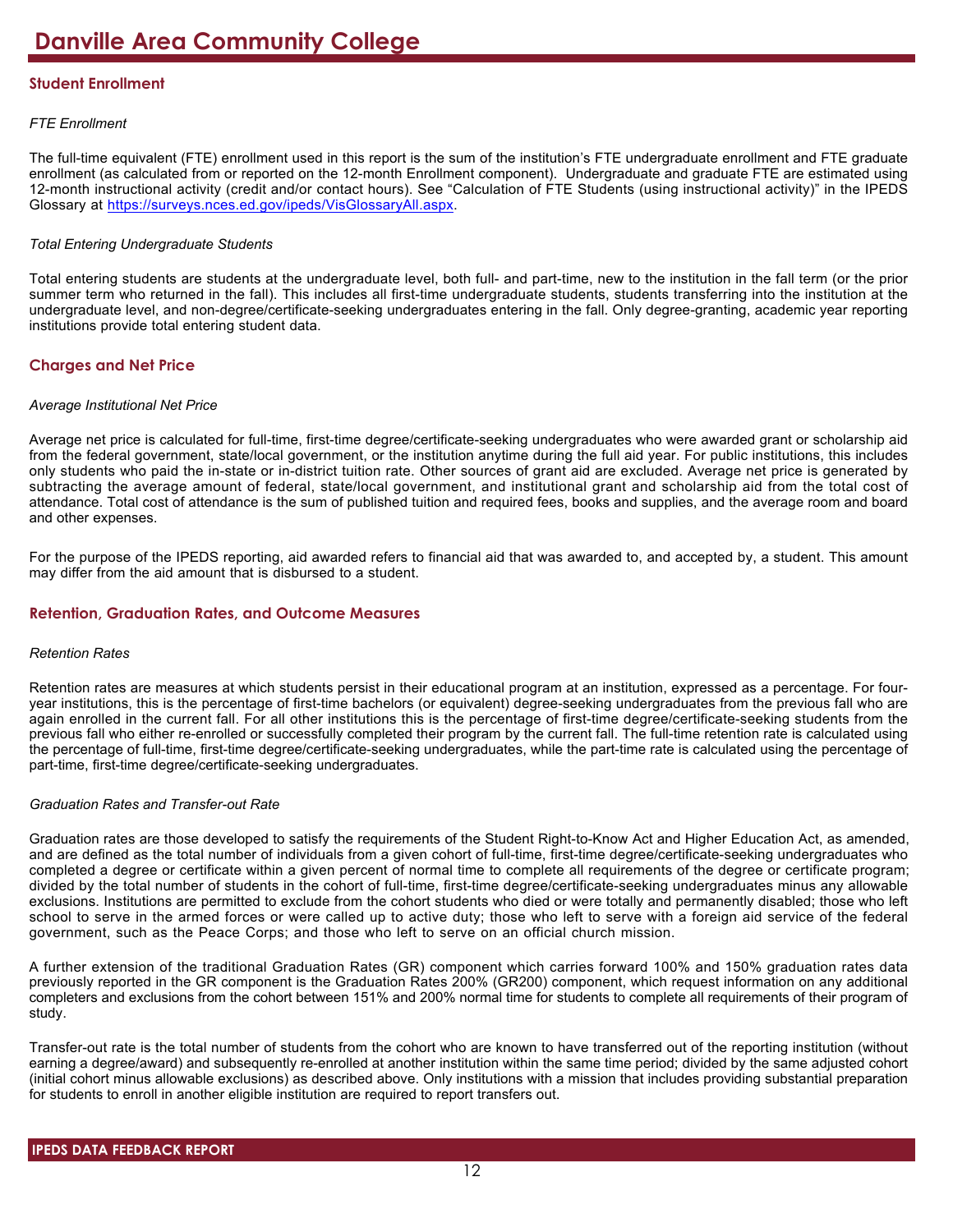#### *Outcome Measures Data*

Alternative measures of student success are reported by degree-granting institutions to describe the outcomes of four degree/certificateseeking undergraduate student groups: Full-time, first-time (FTFT); Part-time, first-time (PTFT); Full-time, non-first-time (FTNFT); and Parttime, non-first-time (PTNFT). Additionally, each of the four cohorts collects data on two subcohorts: Pell grant recipients and non-Pell grant recipients. These measures provide the 4-year, 6-year, and 8-year award rates (or completions rates) after entering an institution. NCES calculates award rates by dividing a cohort's or subcohort's adjusted cohort into the number of total awards at 4-year, 6-year, and 8-year status points.

The initial cohort can be revised and take allowable exclusions resulting in an adjusted cohort. Institutions are permitted to exclude from the initial cohort the following: 1) students who died or were totally and permanently disabled; 2) those who left school to serve in the armed forces or were called up to active duty; 3) those who left to serve with a foreign aid service of the federal government, such as the Peace Corps; and 4) those who left to serve on an office church mission.

The highest award and the type of award (i.e., certificate, Associate's, or Bachelor's) are reported at each status point. For students who did not earn an undergraduate award after 8-years of entry, the enrollment statuses are reported as either still enrolled at the institution, or subsequently transferred out of the institution. Unlike the Graduation Rates data, all institutions must report on a full-year cohort (students entering July 1 of one year to June 30 to the next) and on their transfer out students, regardless if the institution has a mission that provides substantial transfer preparation.

#### **Finance**

#### *Core Revenues*

Core revenues for public institutions reporting under GASB standards include tuition and fees; government (federal, state, and local) appropriations and operating and nonoperating grants/contracts; private gifts, grants, and contracts (private operating grants/contracts plus gifts and contributions from affiliated entities); sales and services of educational activities; investment income; other operating and nonoperating sources; and other revenues and additions (capital appropriations and grants and additions to permanent endowments). "Other core revenues" include federal appropriations, sales and services of educational activities, other operating and nonoperating sources, and other revenues and additions.

Core revenues for private, not-for-profit institutions (and a small number of public institutions) reporting under FASB standards include tuition and fees; government (federal, state, and local) appropriations and grants/contracts; private gifts, grants/contracts (including contributions from affiliated entities); investment return; sales and services of educational activities; and other sources (a generated category of total revenues minus the sum of core and noncore categories on the Finance component). "Other core revenues" include government (federal, state, and local) appropriations, sales and services of educational activities, and other sources.

Core revenues for private, for-profit institutions reporting under FASB standards include tuition and fees; government (federal, state, and local) appropriations and grants/contracts; private grants/ contracts; investment income; sales and services of educational activities; and other sources (a generated category of total revenues minus the sum of core and noncore categories on the Finance component). "Other core revenues" include government (federal, state, and local) appropriations and other sources.

At degree-granting institutions, core revenues exclude revenues from auxiliary enterprises (e.g., bookstores and dormitories), hospitals, and independent operations. Non-degree-granting institutions do no report revenue from auxiliary enterprises in a separate category, and thus may include these amounts in the core revenues from other sources.

#### *Core Expenses*

Core expenses include expenses for instruction, research, public service, academic support, institutional support, student services, grant aid/scholarships and fellowships (net of discounts and allowances), and other functional expenses (a generated category of total expense minus the sum of core and noncore functions on the Finance component). Expenses for operation and maintenance of plant, depreciation, and interest are allocated to each of the other functions. Core expenses at degree-granting institutions exclude expenses for auxiliary enterprises (e.g., bookstores and dormitories), hospitals, and independent operations. Non-degree-granting institutions do not report expenses for auxiliary enterprises in a separate category and thus may include these amounts in the core expenses as other expenses. "Other core expenses" is the sum of grant aid/scholarships and fellowships and other expenses.

#### *Endowment Assets*

Endowment assets, for public institutions under GASB standards, and private, not-for-profit institutions under FASB standards, include gross investments of endowment funds, term endowment funds, and funds functioning as endowment for the institution and any of its foundations and other affiliated organizations. Private, for-profit institutions under FASB do not hold or report endowment assets.